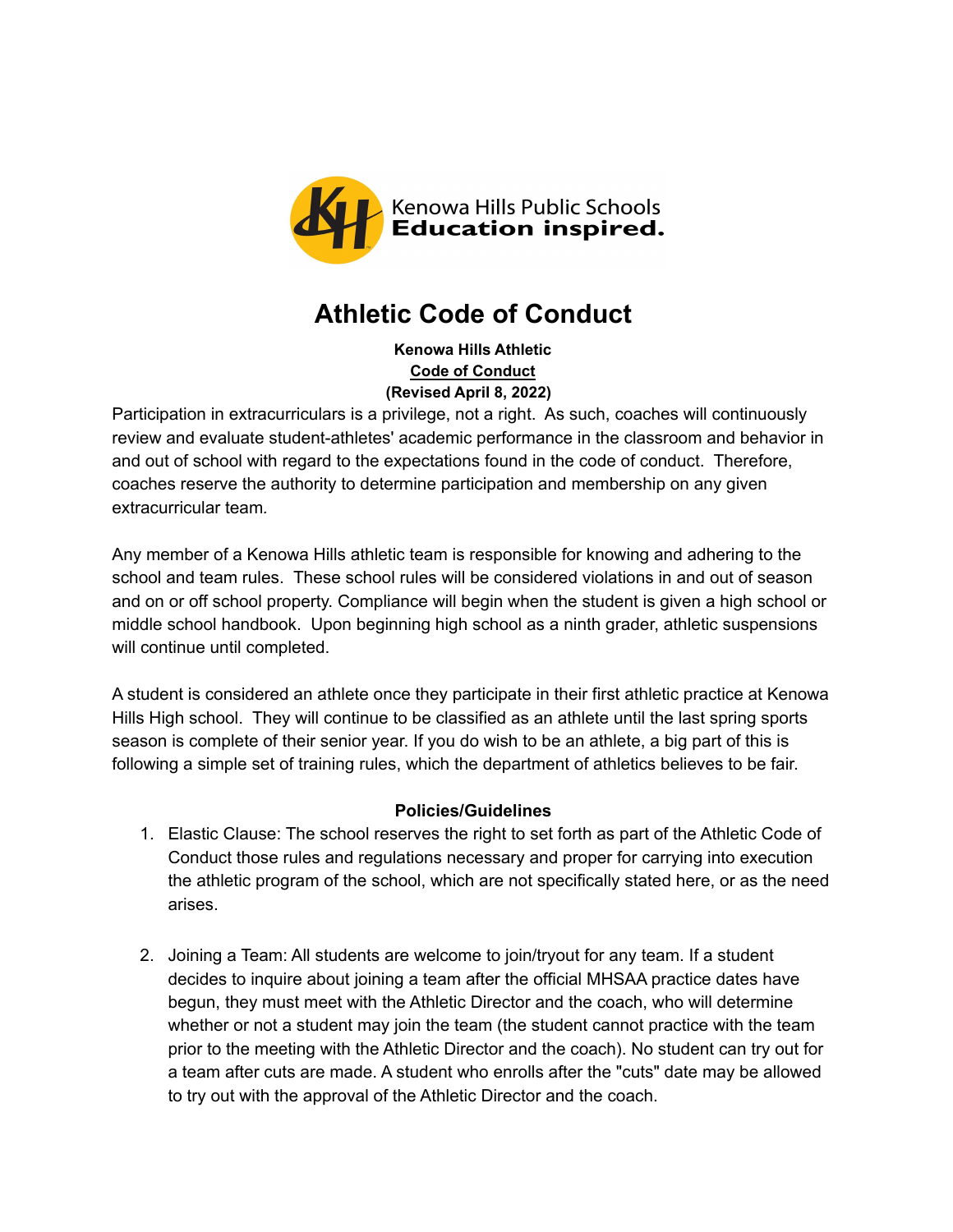- 3. Equipment: School equipment and uniforms issued to an athlete during the season are his/her responsibility. He/she is expected to keep it clean and in good condition. Any student who has not returned or fulfilled their responsibilities due to loss or damaged equipment or uniform will not be allowed to participate in another sport until this debt has been cleared. Participation begins on the first day of the MHSAA and/or Kenowa Hills scheduled practice.
- 4 Attendance: An athlete should always consult his/her coach before missing practice and/or game. The individual coach will deal with missing practice or a game, without good reason, using consequences approved by the Athletic Director. In order to be eligible to participate in an athletic contest, the student-athlete must practice consistently for the number of days as specified by the coach.
	- a. Athletes are required to be in school the entire day to be eligible to participate in practices or games.
	- b. Exceptions must have prior approval from the Athletic Director/Principal.
	- c. Pre-arranged absences for a funeral, medical appointment, field trip or other school approved activity must be turned in to the Athletic Office prior to the absence.
	- d. Exceptions will be dealt with on an individual basis through the athletic department.
	- e. Athletes are expected to attend all practices, team meetings, and scheduled athletic contests.
	- f. Out of School Suspension may not practice, travel, or compete with their athletic team.
		- a. Friday school suspensions carry over to weekend athletic contests/activities. If a student is suspended on the day of a contest he/she may not participate in any athletic contest or practice on the day he/she is suspended, even if the suspension is scheduled to begin on the following day.
- 5 Physicals: According to the M.H.S.A.A. all students who participate in interscholastic athletics must have a physical form completed and on file in the athletic office. Physicals must be dated after April 15th of the previous year. In addition to the physical form, all students and their parents must have the Spectrum Consent to Treat Form as well as their participation fee paid in order to compete athletically at Kenowa Hills. These forms and fees must be taken care of prior to the first day of practice or the athlete will not be able to participate NO EXCEPTIONS!!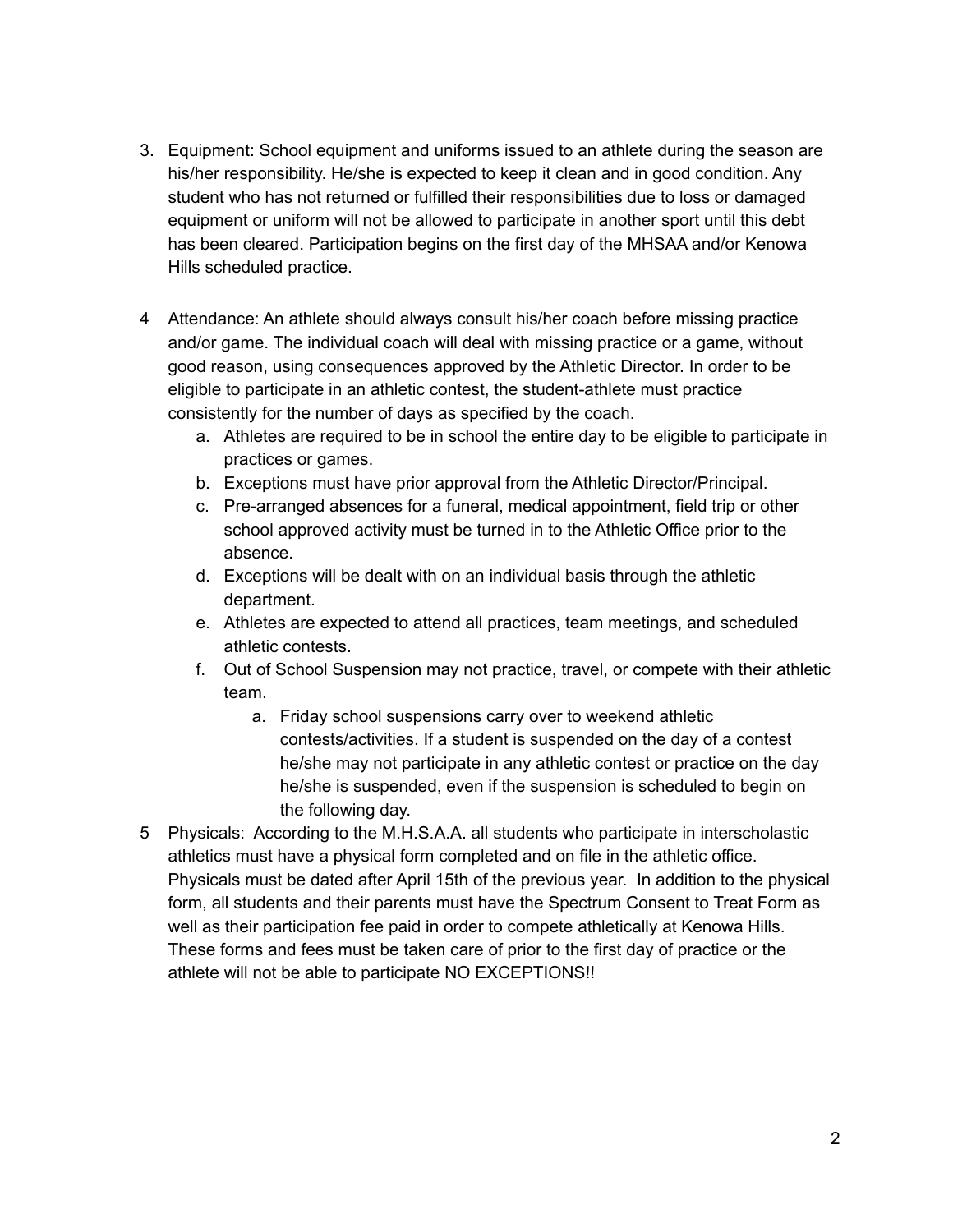# **Behavioral Violations**

- It shall be a violation for a student/athlete to use, purchase, attempt to purchase, consume, or knowingly possess alcoholic beverages, drugs, steroids, narcotics or tobacco (including chewing tobacco, e-cigarettes, vaping and any e-cigarette paraphernalia).
- Theft, assault, vandalism and the reckless endangering of the person or property of others is prohibited.
- Any behavior or actions, whether they took place during or after school hours, not mentioned above that detracts from or brings embarrassment to the coach, team, school system or the community may cause the student-athlete to be suspended from the team.
- Any violation of the Student Code of Conduct that results in an out of school suspension.
- $\circ$  Any athlete charged with a felony offense will not be allowed to try out for or be a member of a team until the charges are dropped. Any student convicted of a felony will not be allowed to participate in Kenowa Hills Athletics.
- The Athletic Director shall determine if a training rule violation has occurred and will conduct an investigation when necessary, and determine a penalty within the guidelines as determined by the Board of Education.
- Penalties for a violation of the Athletic Code shall be as follows:
- 1. First Offense:
	- $\circ$  The coach, parents, and the athlete shall be notified if a violation has occurred.
	- The athlete's name, the date, and nature of the incident shall be recorded and kept on file in the athletic office.
	- $\circ$  The penalty for a first offense shall be a suspension for up to 25% of the contests in the present sport. (If playing 2 sports you will sit out both for all suspensions). The suspension will begin immediately. The athlete will be on probation for the next 4 consecutive athletic seasons following the MHSAA calendar based on the last state competition to finish. If, during the probation, the athlete commits no further violations of the code all previous violations will be dropped from the record. While on suspension, the athlete must fulfill all other obligations of a team member: practices, meetings, etc., and complete the whole season in good standing.
	- $\circ$  If an athlete chooses to serve the suspension in another sport, she/he must complete the entire season in good standing in order for the suspension to be fulfilled. In order to join another team, they must have the permission of the coach of that sport.
	- If the violation is for alcohol or narcotics, the athlete must complete **an assessment** before he/she will be allowed to return from their suspension. The athlete will be assisted in finding an assessment center. All costs will be the parent's responsibility.
- 2. Second Offense:
	- The coach, parents, and the athlete shall be notified of the violation.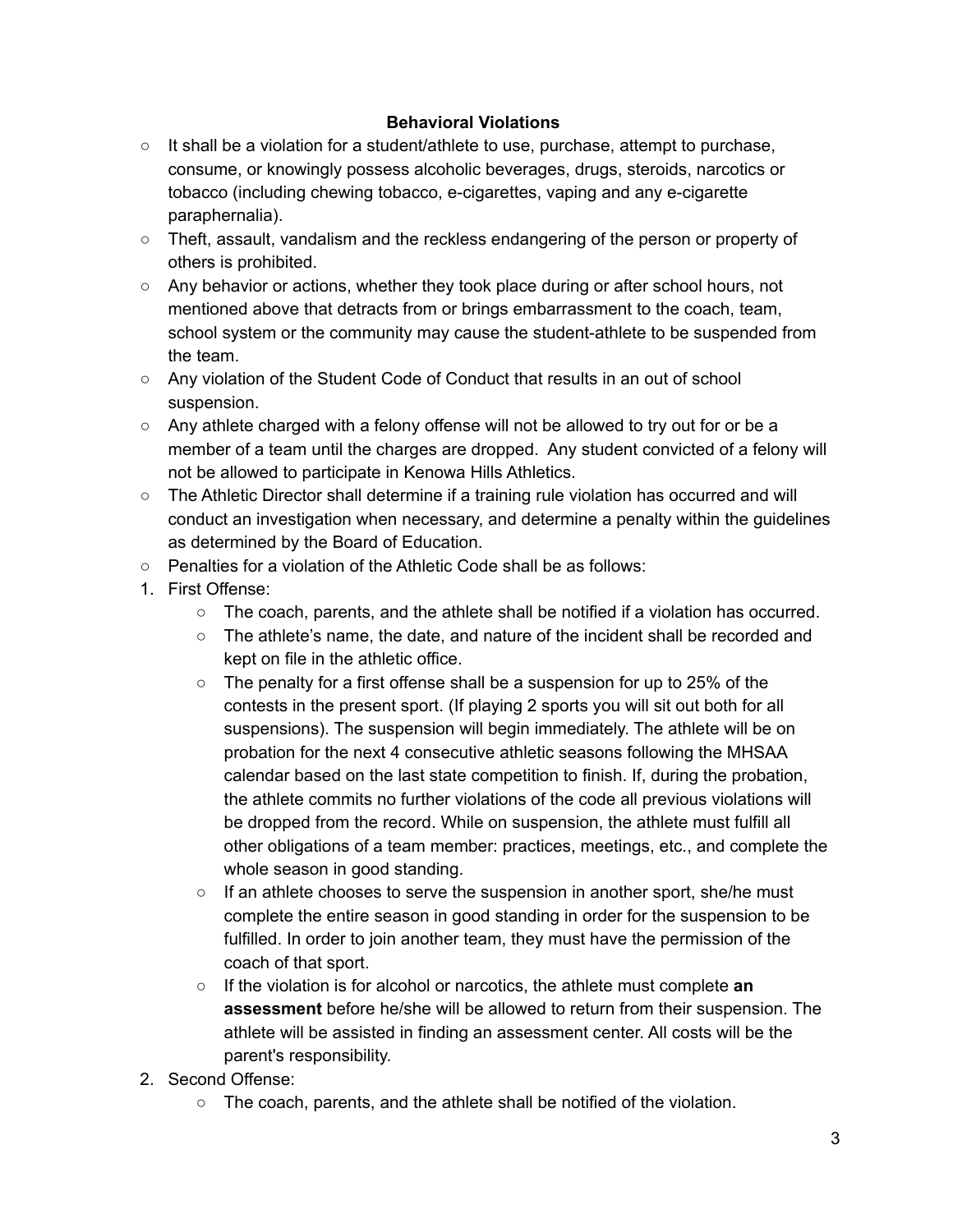- $\circ$  The athlete's name, the date, and nature of the incident shall be recorded and kept on file in the athletic office.
- The penalty for the second offense shall be suspension from athletic contests for up to 50% of the season. The athlete will also be on probation for the next 2 calendar years. If during the probation, the athlete commits no further violations of the code then the athlete will return to the probationary period established in the first offense. While on suspension, the athlete must fulfill all other obligations of a team member: practices, meetings, etc. and complete the whole season in good standing.
- 3. Third Offense (and subsequent offenses):
	- The coach, parents, and the athlete shall be notified of the violation.
	- The athlete's name, the date, and nature of the incident shall be recorded and kept on file in the athletic office.
	- $\circ$  The penalty for the third offense shall be suspension from all athletic contests 365 calendar days. The athlete will also be on probation for the remainder of their high school career. If during the probation, the athlete commits no further violations of the code, then the athlete will return to the probationary period established in the second offense.
- 4. Fourth Offense
	- The coach, parents, and the athlete shall be notified of the violation.
	- The athlete's name, the date, and nature of the incident shall be recorded and kept on file in the athletic office.
	- $\circ$  The penalty for the fourth offense shall be an automatic suspension from all athletics

for the rest of the student athlete's high school career.

# **Discipline Guidelines**

- 1. Scrimmages will not count as a scheduled contest date.
- 2. If suspension cannot be completed during a current sports season it will be pro-rated during the student-athletes next sports season. For example, if an athlete participates in both football and basketball and is suspended for 50% of the football games but only 1 game remains( 10% of the scheduled contests), he would miss 40% (8 games) of the boys' basketball season( 10% + 40% = 50 %)
- 3. The athletic suspension recommended in all cases should be considered as the minimum. If circumstances warrant, more severe disciplinary action may result.
- 4. A student may be disciplined for violations of the Student Code of Conduct and the Athletic Code arising from the same incident.
- 5. All percentages for missed contests round up to the nearest full contest(e.g. .5 rounds to the next number)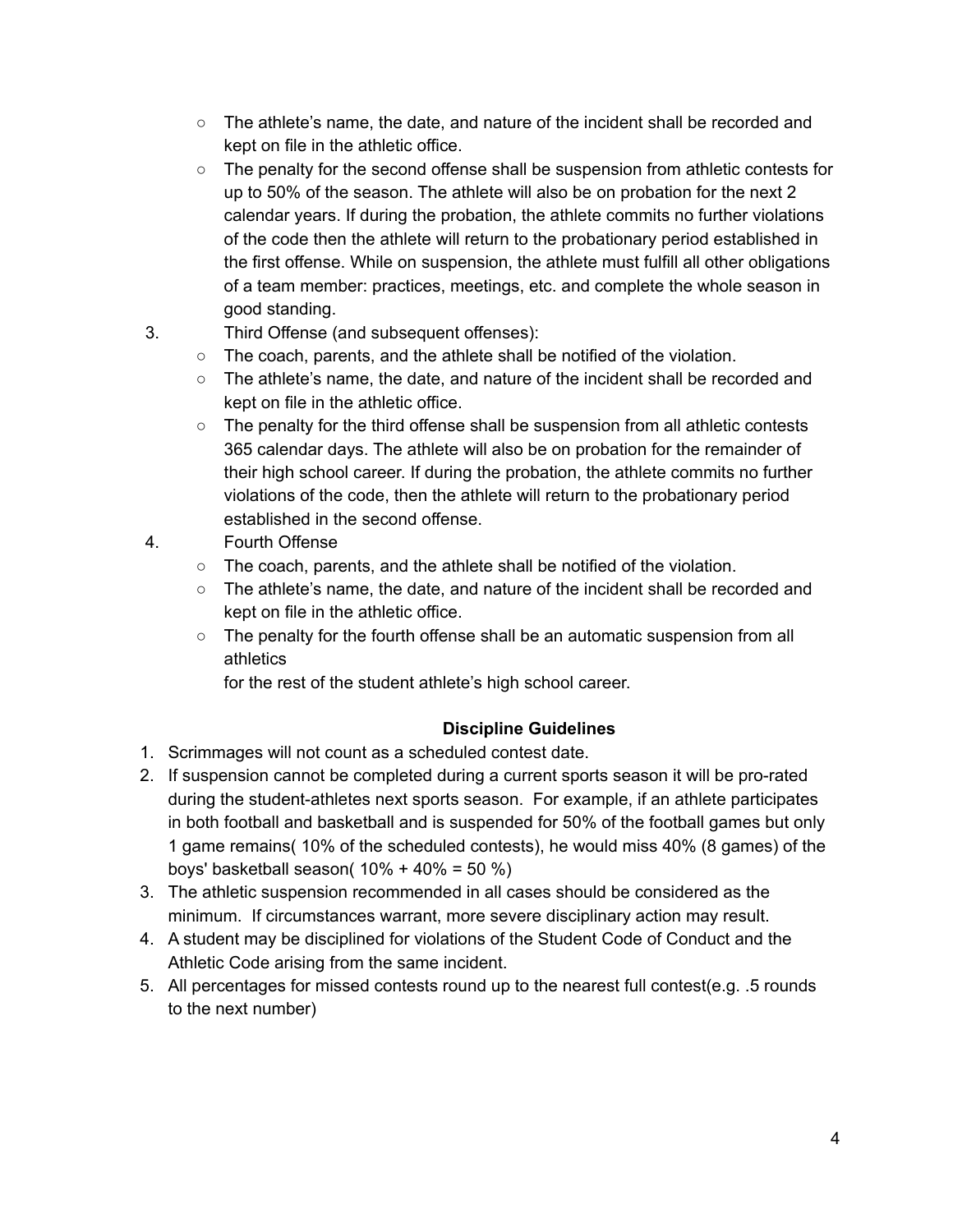# **Method of Reporting Violations**

- All violations must be reported.
- Any conduct considered unbecoming to an athlete will be brought before the Athletic Director for possible disciplinary action. Extenuating circumstances will be handled by an administrator.
- An administrator will notify parents or guardians by phone or letter of the violation and the subsequent penalty.
- $\circ$  An administrator will convene a meeting for a hearing if desired. A parent of the athlete may waive the hearing and accept the maximum consequence.
- Athletes are also subject to training rules established by their coach. Punishment for violation of team rules shall be consistent with that of the Board of Education policy.
- If a student/athlete is found in violation of a training rule the parents or guardians shall have a right to appeal and have a hearing before an Athletic Hearing Committee. An Athletic Hearing Committee will consist of administrators and three faculty members chosen by the Athletic Director. Except where the Athletic director is witness to the offense, at which point the Principal will appoint the members of the Athletic Hearing Committee. It is understood that the principal or a designee may suspend an athlete from athletics at any time when the athlete's conduct may have a detrimental effect on the Kenowa Hills Public School system.
- All appeals will follow regular channels and must be initiated within seven calendar days.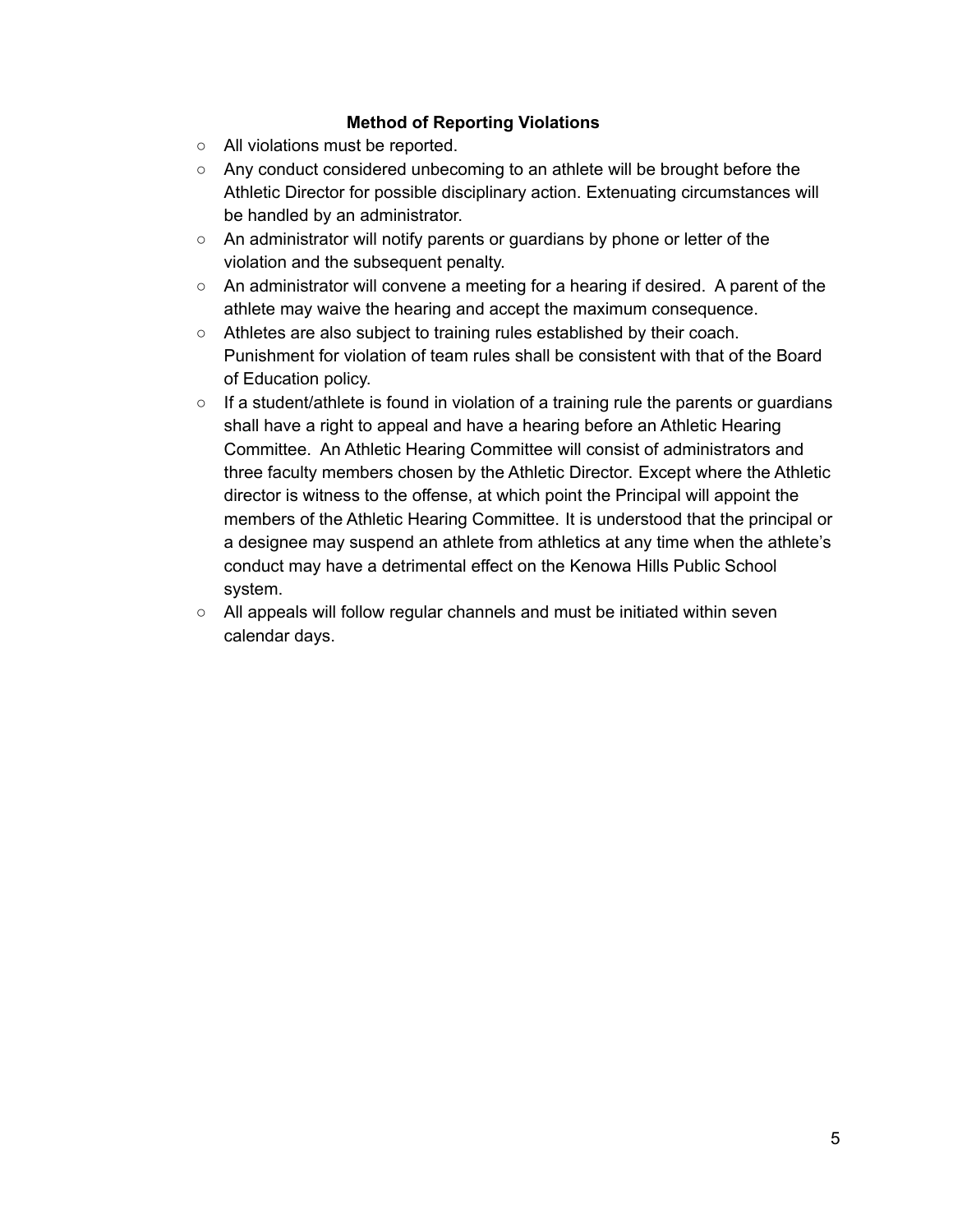#### **KENOWA HILLS PUBLIC SCHOOLS**

#### **Title IX Statement and Grievance Procedure**

#### **1. Title IX Statement**

Title IX prohibits discrimination on the basis of sex, including sexual harassment, in any program, service or activity, including but not limited to, educational programs or activities, such as, extracurricular activities, student services, academic counseling, discipline, classroom assignment, grading, athletics, and transportation, operated by Kenowa Hills Public Schools ("District"), including admission to these programs and activities. Title IX also prohibits sex discrimination in employment.

The District encourages anyone within the school community who believes a Title IX violation may have occurred to report their concerns to a District Title IX Coordinator who are identified below.

| <b>Bill Dinkelmann</b>          |     | <b>Brooke Davis</b>                                       |
|---------------------------------|-----|-----------------------------------------------------------|
| <b>Assistant Superintendent</b> |     | Director of Diversity, Equity, and Mental Health Services |
| 2325 Four Mile Road NW          | OR. | 2325 Four Mile Road NW                                    |
| Grand Rapids, MI 49544          |     | Grand Rapids, MI 49544                                    |
| (616) 784-2511                  |     | (616) 784-2511                                            |
| bdinkelmann@khps.org            |     | btdavis@khps.org                                          |

### *Definitions*

"School community" means students, parents/legal guardians, administrators, professional and support staff, as well as Board of Education members, agents, volunteers, contractors or other persons subject to the control and supervision of the Board.

"Complainant" or "reporting party" refers to the person submitting a Title IX complaint.

"Respondent" or "responding party" means the person identified as violating Title IX.

"Third parties" include, but are not limited to, guests and/or visitors on District property (*e.g.*, visiting speakers, participants on opposing athletic teams, parents), vendors doing business with or seeking to do business with the Board of Education ("Board") and other individuals who come into contact with members of the school community at school-related events/activities (whether on or off District property).

### **2. Grievance Procedures**

### *Reporting*

If students, their parents/guardians, or anyone else on their behalf believe that they have been subjected to sex discrimination, sexual harassment or sexual assault by school board members, staff, vendors, contractors, or other persons doing business with the District, then a complaint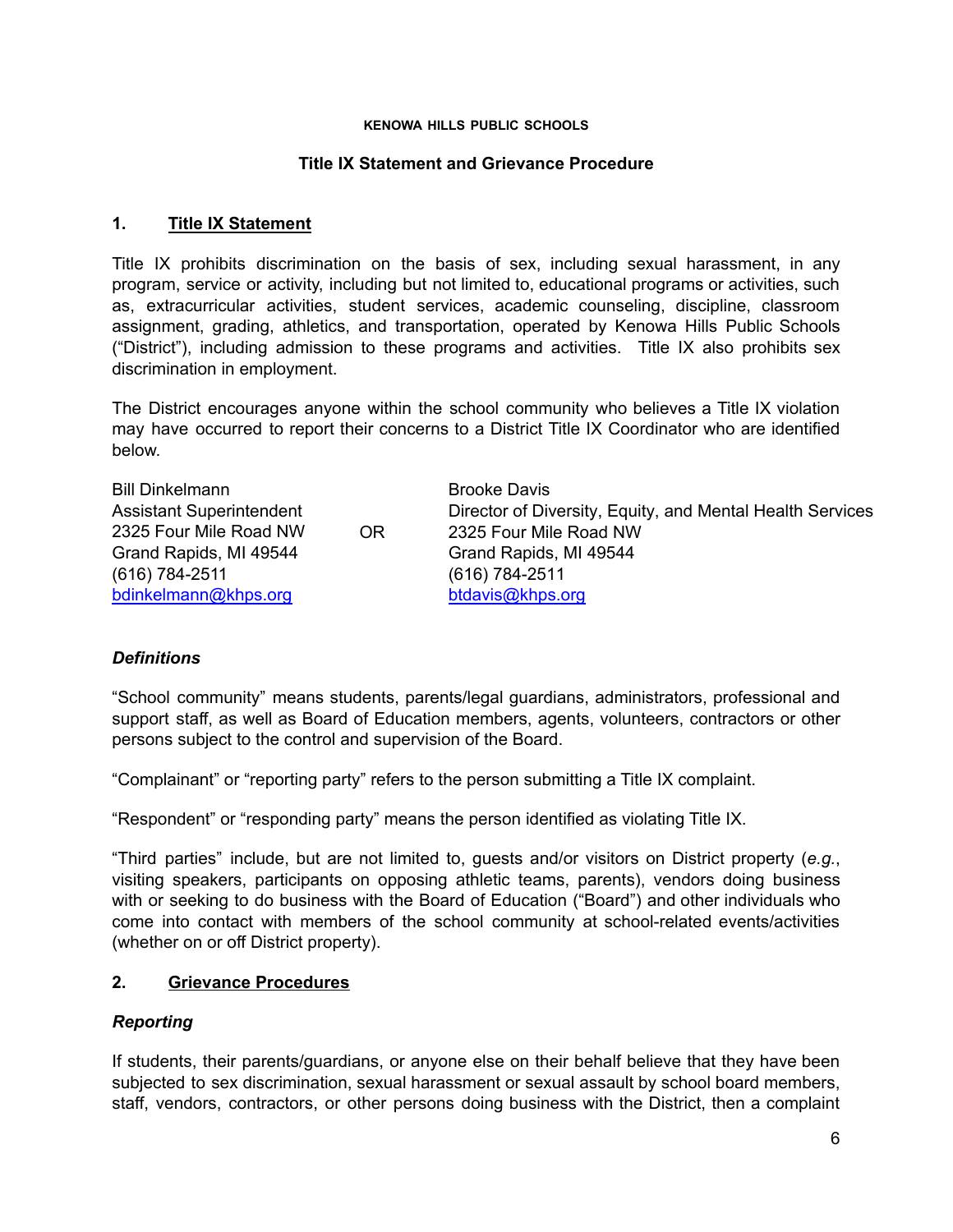should be immediately reported to the principal of the school where the student attends and/or to the Assistant Superintendent, Bill Dinkelmann (Phone No. (616) 784-2511; Email bdinkelmann@khps.org), who is the Title IX Coordinator responsible for Title IX complaints involving adults. Principals shall report any such Title IX complaints to the Assistant Superintendent, who is the Title IX Coordinator responsible for any Titl[e IX complaint invol](mailto:ghopkins@khps.org)ving a staff member or third party.

If the Title IX complaint involves students as both the complainant/alleged victim and responding party, then the complaint should be immediately reported to the principal of the school where the student attends and/or to the Assistant Superintendent, Bill Dinkelmann (Phone No. (616) 784-2511; Email bdinkelmann@khps.org) or Director of Diversity, Equity, and Mental Health Services, [Brooke Davis](mailto:ghopkins@khps.org) (Phone No. (616) 784-2511; Email btdavis@khps.org), who are the Title IX Coordinators for [complaint](mailto:chorner@khps.org)s involving students. Principals shall report any such Title IX complaints to the Assistant Superintendent, who is the Title IX Coordinator responsible for any Title IX complaint involving students as both the complainant/alleged victim and responding party.

Each Title IX Coordinator is responsible for providing to the other Title IX Coordinator a copy of a Title IX complaint that was submitted to the incorrect Title IX Coordinator.

All District employees are expected to promptly report sexual harassment and sexual assault that they observe or hear about to the appropriate Title IX Coordinator.

Any complaints involving employment issues, involving employees and students or involving third parties (whether adult or non-student minors) should be reported to the Assistant Superintendent, Bill Dinkelmann (Phone No. (616) 784-2511; Email bdinkelmann@khps.org), who is the Title IX Co[ordinator responsibl](mailto:ghopkins@khps.org)e for Title IX complaints involving staff members and third parties.

Reports can be made both orally or in writing and should be as specific as possible. The person making the report should identify the alleged victim, perpetrator(s) and witness(es), and describe in detail what occurred, including date(s), time(s) and location(s). The District, however, will investigate and address all reports.

The complainant has the right to simultaneously file a criminal, administrative, or civil complaint. The complainant's decision to file criminal charges or another complaint does not diminish the District's obligation to investigate a complaint made by the complainant to the District.

Any incidents of sexual harassment and/or sexual assault that come to the District's attention through means other than a formal complaint will also be promptly reported to a Title IX Coordinator, promptly investigated and appropriately addressed.

#### **3. Examples of Title IX Violations:**

Title IX protects students from harassment or discrimination on the basis of sex during educational or extracurricular programs and activities, whether they take place at school or elsewhere. Sex discrimination usually involves unequal treatment on the basis of sex and can be perpetrated by students, staff members or employees, volunteers, vendors, contractors or visitors to the school. Title IX protects employees from sex discrimination, sexual harassment or sexual assault.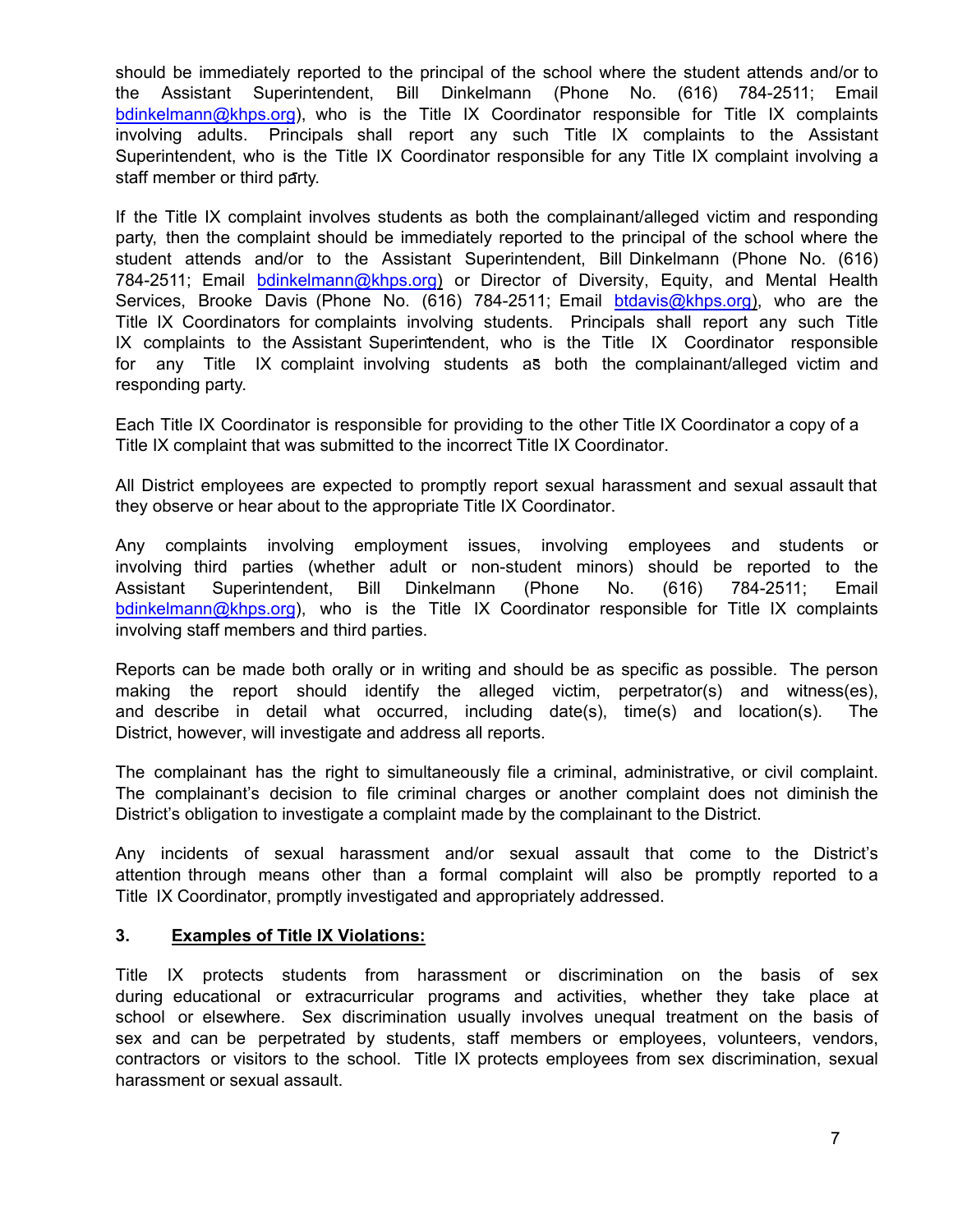Sexual harassment is unwelcome verbal or physical conduct of a sexual nature that is sufficiently severe, persistent or pervasive that it denies or limits an individual's ability to participate in or benefit from the District's programs and activities. Sexual harassment may include, but is not limited to, the following:

- Unwelcome sexual advances;
- Unwelcome sexual verbal expressions, including graphic sexual commentaries about a person's body, dress, appearance, or sexual activities; unwelcome sexually degrading language, jokes or innuendoes; unwelcome sexually degrading language or innuendoes; unwelcome suggestive or insulting sounds or whistles; obscene telephone calls, text messages or email;
- Requests for sexual favors and other verbal, nonverbal or physical conduct of a sexual nature;
- Verbal harassment or abuse;
- **Pressure to engage in sexual activity;**
- Repeated remarks with sexual implications;
- Unwelcome touching; and/or
- Suggesting or demanding sexual involvement, accompanied by implied or explicit threats.

In the case of employees, sexual harassment includes any unwelcome verbal or physical conduct of a sexual nature that is sufficiently severe, persistent, or pervasive that creates a hostile work environment or adversely affects the employee's working conditions.

Conduct is considered unwelcome if the person did not request or invite it and/or regards the conduct as undesirable or offensive.

Sexual violence refers to physical sexual activity perpetrated against a person's will or where a person is incapable of giving consent (*e.g.*, due to the student's age or use of drugs or alcohol, or because an intellectual or other disability prevents the student from having the capacity to give consent). Sexual violence includes, but is not limited to, conduct that is criminal in nature, such as rape, sexual assault, dating violence and sexually motivated stalking.

Gender-based harassment is unwelcome conduct based on a person's actual or perceived sex or sexual orientation. It includes slurs, taunts, stereotypes or name-calling, as well as gender-motivated physical threats, attacks or other hateful conduct based on a person's sex or failure to conform to sex stereotypes.

### **4. Informal Resolution Process**

If appropriate as determined by the Title IX Coordinator, the complaining party and the respondent may voluntarily agree to participate in an informal resolution process that does not involve a full investigation and determination. Prior to the informal resolution process commencing, both parties will receive written notice of the charges and allegations and will be advised of their option to engage in a formal resolution process. The complainant will not be required to resolve the problem directly with the respondent, and either party has the right to end the informal process at any time and begin the formal process for investigating the complaint. The District reserves the right to prohibit the informal resolution process for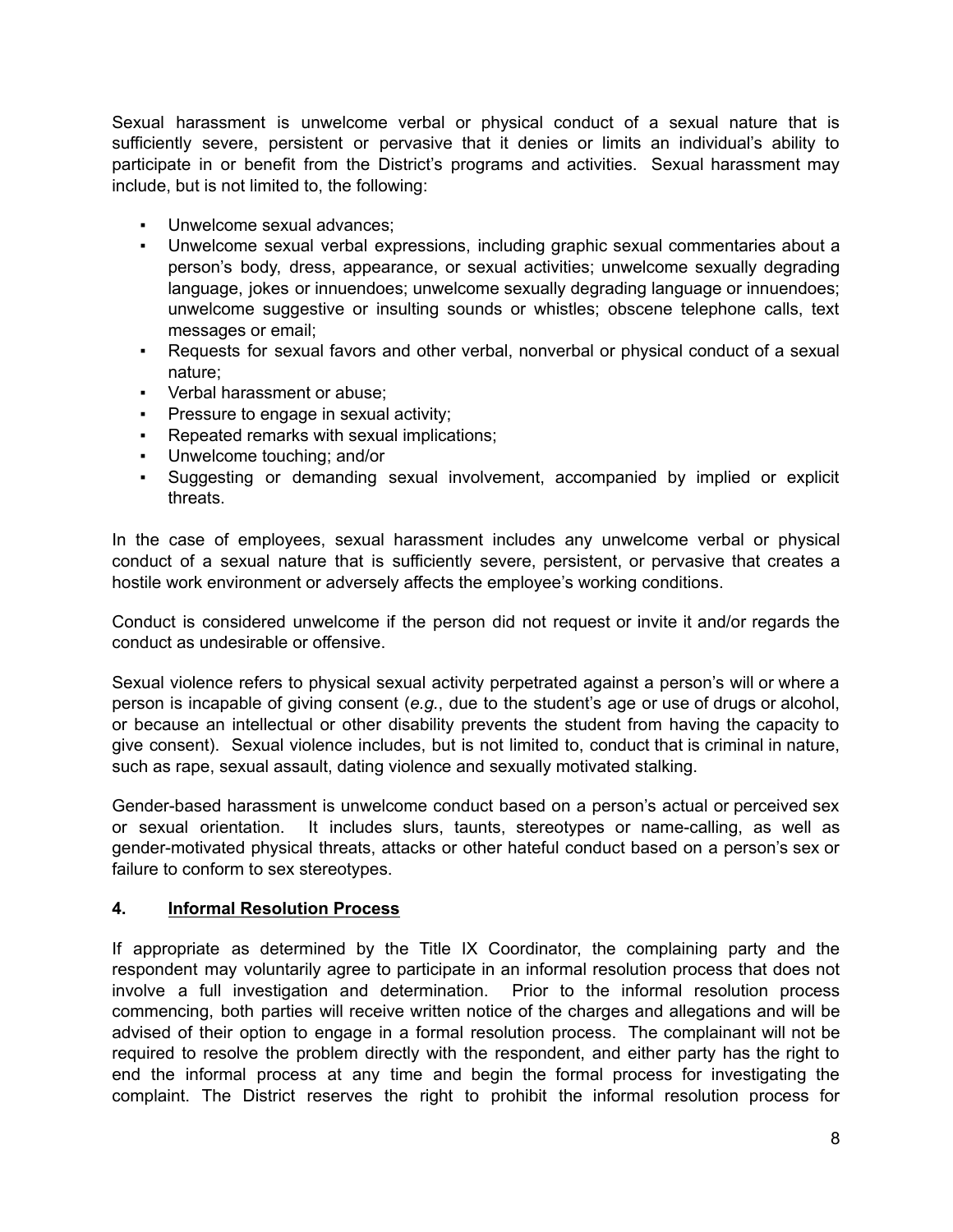complaints involving an employee and a student. The informal process should be completed on or before thirty (30) days after the complaint is filed.

# **5. Formal Resolution Process**

If the parties choose not to engage in the informal resolution process, or choose to stop the informal resolution process at any time, the District will conduct a prompt and full investigation into any Title IX complaint. An investigation will afford both the complaining party and the respondent a full and fair opportunity to be heard, submit documentation and evidence supporting or rebutting the allegation(s), and identify witnesses. All parties involved in the investigation will be provided with a copy of this Title IX Statement and Grievance Procedures.

Investigations may be conducted by the appropriate Title IX Coordinator or designee, such as a building administrator or other administrator, who has been trained in Title IX procedures. The District reserves the right to obtain or consult with a third party investigator or resource at any time during the complaint, investigation, or determination process.

Prior to and during the investigation process, the Title IX Coordinator or designee will meet independently with the complaining party and with the respondent and discuss, where appropriate, any interim and/or remedial measures imposed during the investigation.

# *Confidentiality*

All complaints, interviews and investigations will be treated with confidentiality as allowed under the law. Only those employees or students whose participation in the investigation is required, or those individuals with a legitimate reason to know, will be informed. During the course of the investigation, the Title IX Coordinator or designee will instruct all interviewees about the importance of maintaining confidentiality. Interviewees will be directed not to disclose any information that the interviewee learns or provides during the course of the investigation to third parties. At times, the complainant or, where applicable, the complainant's parent may request that the complainant's name or the alleged victim's name not be disclosed to the alleged perpetrator or that no investigation or disciplinary action be pursued. The Title IX Coordinator or designee will endeavor to balance the privacy request with the District's obligation to provide a safe and non-discriminatory environment and the Respondent's due process rights. If appropriate, the Title IX Coordinator or designee will advise that honoring a confidentiality request may limit the District's ability to fully respond to the complaint, including pursuing disciplinary action against the alleged perpetrator.

# *Retaliation Prohibited*

At the beginning of the investigation, the Title IX Coordinator or designee will explain that Title IX includes protections against retaliation and that the school will take steps to prevent retaliation and that the District will strongly react to any retaliatory actions, including any acts of retaliatory harassment, should they occur. No student, parent/guardian, employee, or member of the public shall be retaliated against for filing a complaint of discrimination or participating in the investigation of the complaint.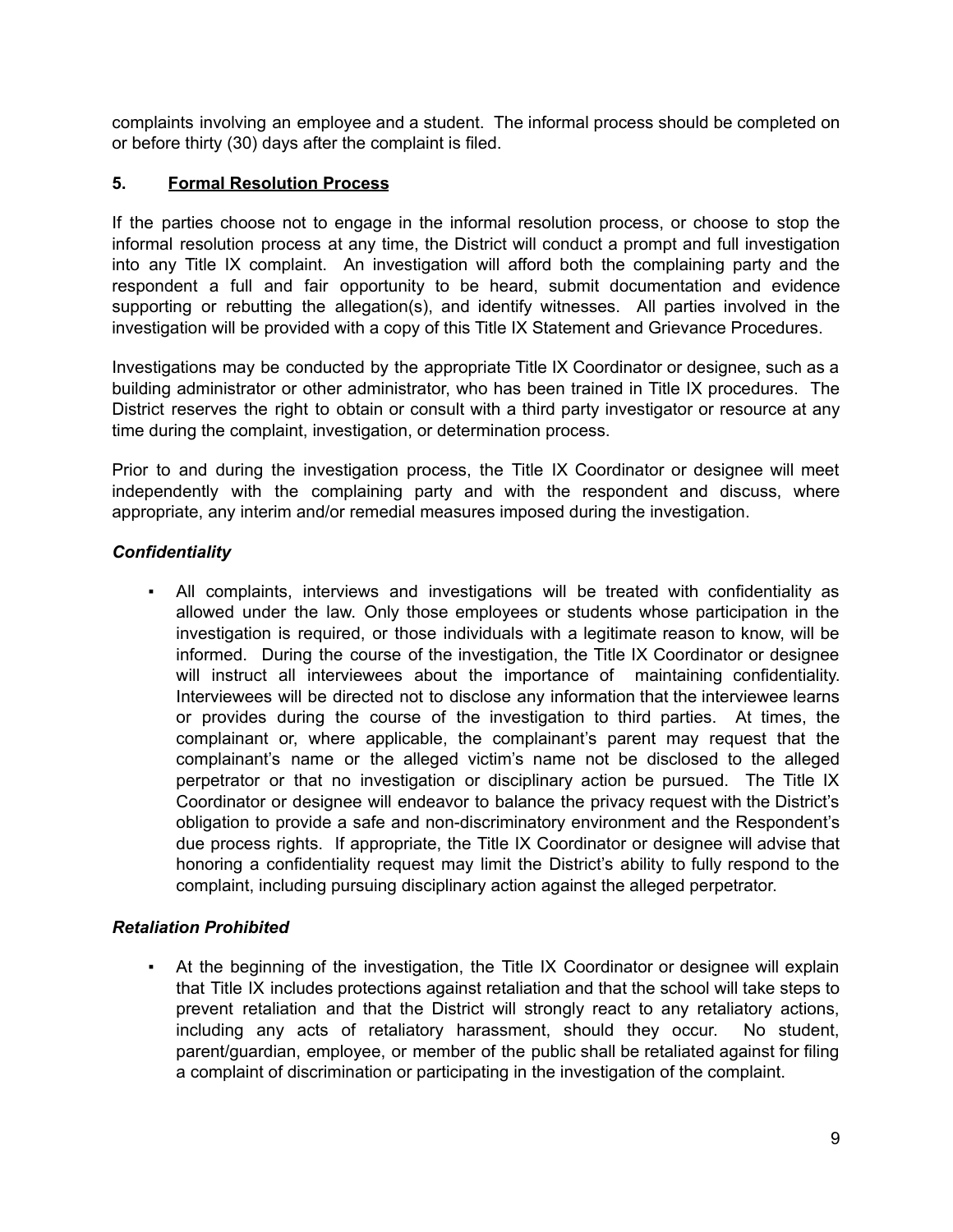▪ Any person can report a claim of retaliation verbally or in writing to a Title IX Coordinator or school building principal (who in turn will report the complaint of retaliation to the Title IX Coordinator). Should the District receive a retaliation complaint, the District will promptly investigate and take all necessary steps within its control to stop any confirmed retaliatory acts/behavior.

## *Investigation Procedure*

- Investigations must begin promptly, proceed impartially, and treat all parties equitably. This includes providing both parties an opportunity to present witnesses and other evidence. The investigation will be concluded within thirty (30) calendar days but no more than sixty (60) days after a complaint is filed, unless there is good cause to continue the investigation beyond sixty (60) days.
- For complaints involving an alleged hostile environment based on sex, in determining whether the alleged conduct constitutes sexual harassment, the totality of the circumstances, the nature of the harassment, and the context in which the alleged incident(s) occurred will be investigated.
- All documentation regarding the complaint and the investigation will be stored in a separate confidential file maintained by the Title IX Coordinator.
- A prompt and thorough investigation of the complaint shall be conducted as follows:
	- Obtain complainant's and respondent's statements (clear, concise, with as much detail as possible).
	- Notify complainant, victim (if other than complainant), respondent, and the parent/ guardian of each, if minor students, that they have the right to provide witnesses and other evidence.
	- Question any witnesses who are involved in or have knowledge of the incident, and document accordingly.
	- Review the student records/files applicable to the complaint.
	- Keep complainant, or victim (if other than complainant), and any minor student's parent/guardian apprised in writing of the progress of the investigation if it cannot be concluded within ten (10) business days and provide an estimated timeline for the investigation.
	- The Title IX Coordinator who is the Assistant Superintendent will lead the investigation if a staff member or a third party, such as contractor assigned to work at the school, is a party to the complaint.

### *Interim protective measures*

▪ During the course of its investigation, upon request of a party, or on its own initiative, the District may implement interim measures prior to or during the investigation of a complaint. A party can submit requests for interim measures, either verbally or in writing, to the investigator and/or to the Title IX Coordinator. (The investigator will notify the Title IX Coordinator of any request for interim measures.) Interim measures are individualized services offered as appropriate to either the complainant or responding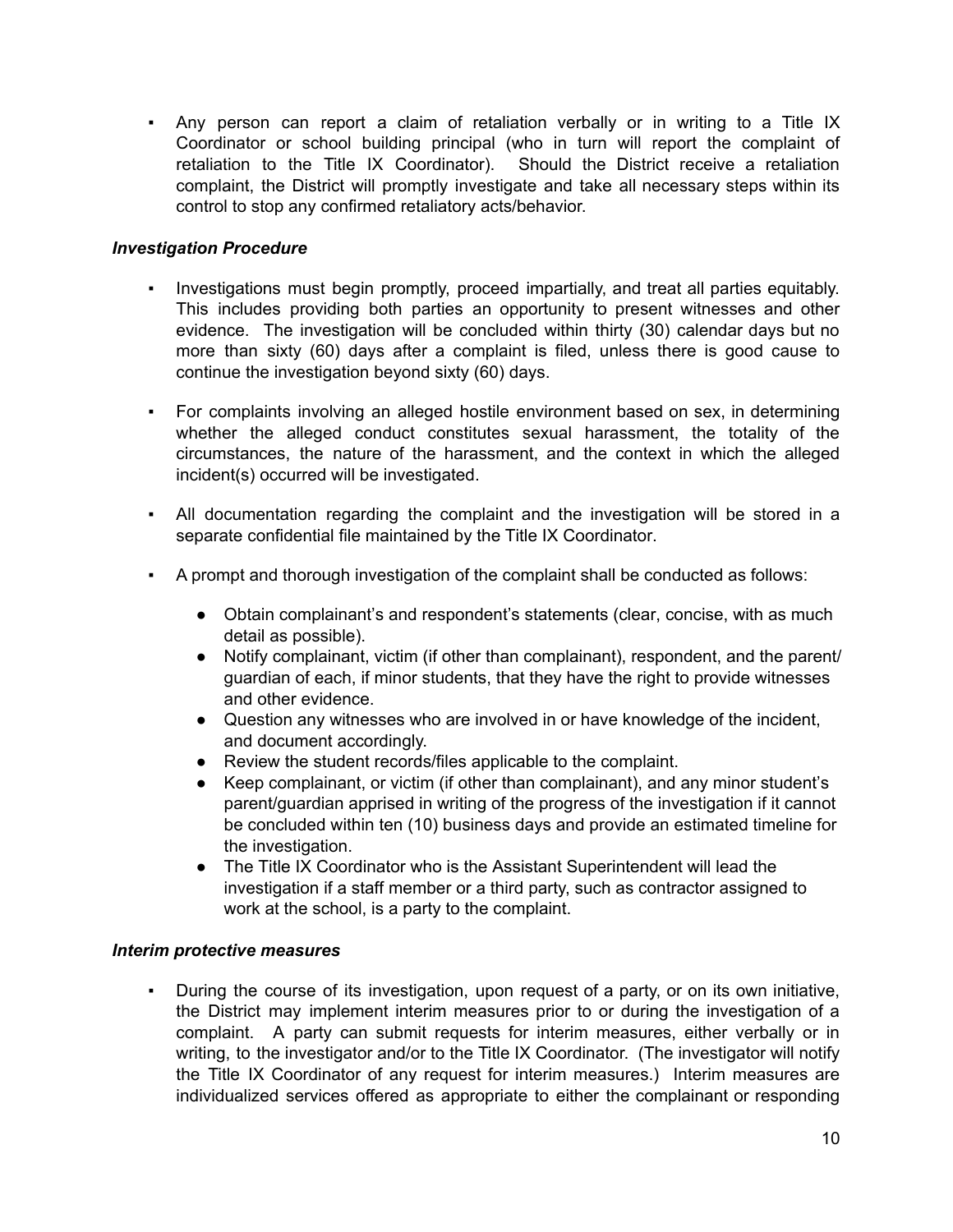party. Interim measures include, but are not limited to, counseling, extensions of time, modifications of work or class schedules, appropriate emotional and/or academic support, restrictions on contact between the parties, leaves of absences, and increased monitoring and support. In fairly assessing the need for either party to receive interim measures, the District will not rely on fixed rules or any assumptions that favor one party over another. Interim measures will be made available to both parties, as appropriate. In imposing interim measures, the Title IX Coordinator or designee will make every effort to avoid depriving any student of his/her education. The District will take steps to ensure that any interim measure minimizes the burden on the parties, and that the Title IX Coordinator or designee will communicate with the parties throughout the investigation to ensure any interim measures are necessary and effective based on the parties' needs.

### *Resolution of Investigation*

On or before sixty (60) days after the complaint is filed:

- A. If the investigation reveals that the complaint **has merit by a preponderance of the evidence**, the following action should be taken:
	- 1. For cases **involving only students**, the investigator will confer with the Assistant Superintendent and if appropriate with the building administrator to determine what action is necessary to resolve the complaint and prevent recurrence.
	- 2. For cases **involving staff member or a third party, such as a contractor assigned to work within the District**, the investigator will confer with the Assistant Superintendent.
	- 3. The District shall take reasonable, timely, age-appropriate and effective corrective action based upon the situation and nature of the complaint. Appropriate corrective action may include classroom reassignment, increased staff supervision, counseling, academic support services, additional training for students and staff, and reporting procedures, safety plan, behavioral support plan and/or disciplinary action under the Student Code of Conduct or under the District's policies and procedures.
	- 4. In employee cases involving an employment discrimination claim or a claim of sexual harassment, the District shall take appropriate corrective actions, including but not limited to, make-whole remedies, reassignment or transfers, no-contact order, counseling, safety plans and/or disciplinary action against the perpetrator.
	- 5. The Title IX Coordinator's findings will be documented in a final report and summarized in writing to the complainant, victim (if other than complainant), respondent and minor students' parents/guardians, and any other necessary parties.
	- 6. If a student, appropriate discipline for students will be imposed according to the Student Code of Conduct, depending upon the evidence presented and the severity of the incident.